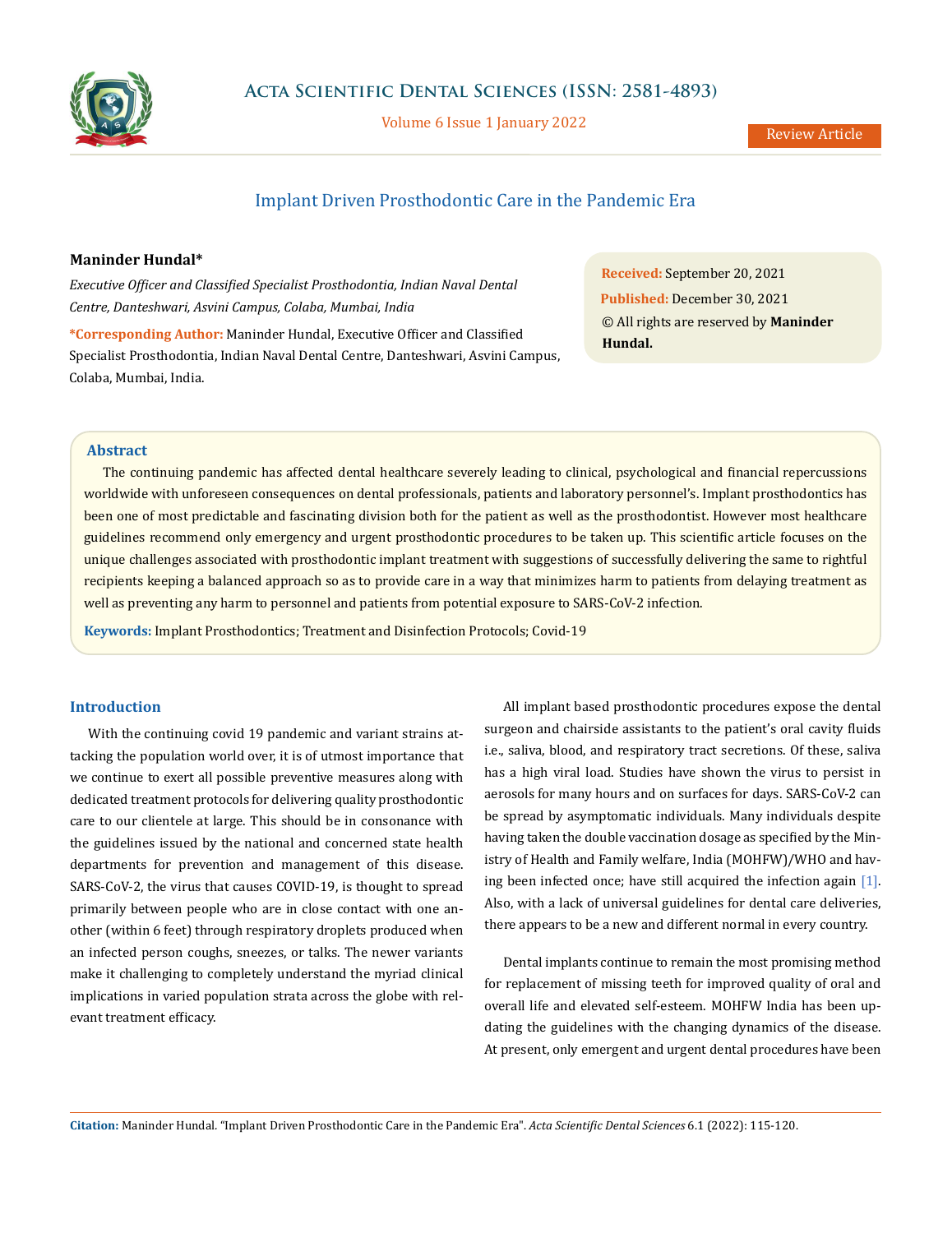recommended to be taken up. Also, no clear-cut procedures have been laid down for any dental speciality with respect to this viral disease.

Till date there have been no documented reports of transmission of COVID-19 from dental settings across the globe so far. With this scientific background it is suggested to practice patient centred and progressive dentistry following all laid down guidelines stringently; including the disinfection protocols; assessing the risk benefit ratio at all times thus safeguarding the health of all involved in any implant based prosthodontic procedure.

This scientific article highlights the WHO laid down guidelines with additional precautions to be taken while practicing implant prosthodontics during these challenging times.

# **Reasons for need of specific guidelines for practicing safe and effective implant prosthodontic care during covid-19**

- Clinical implant prosthodontics involves the use of high speed hand pieces for implant placement that generates aerosol contaminated with the patient's oral fluids and other debris. Coupled with the above, the rare use of rubber dam or other isolation methods during surgery followed by other prosthodontic procedures warrants additional precautions.
- Various impression making procedures are fraught with contamination by oral fluids. The transfer of these impressions from the prosthodontists surgery to the dental lab involving multiple people in chain requires laid down protocols [2].
- In the dental lab, handling of these impressions, pouring of dental casts, wax up, casting, finishing, polishing, ceramic build up and other procedures must be followed with laid down sterilization and disinfection protocols to avoid spread of covid-19.
- Geriatric population form a large part of the prosthodontic speciality. Treating elderly patients with a compromised immune system calls for special consideration in these times [3].
- Every implant based prosthodontic treatment demands multiple visits by patients right from the diagnostic work up to the delivery of the final prostheses thereby posing a unique challenge to ensure safety for all involved during every visit.

# **Instructions to be followed prior to visit of patients seeking implant prosthodontic care at the dental centres**

These are similar to the general dental health care instructions and should be disseminated widely to the dependant clientele via well displayed posters in the hospital settings/notices of local administrative authorities/television/telephonically etc. These include:

- The start of the OPD services of a dental hospital/surgery should be clearly mentioned. These in turn should be based on directions of the local administration so as to avoid a crowd and to ensure correct time spacing between the prosthodontic cases considering the time taken for the given procedure including time required for sterilisation/fumigation of the surgery.
- Implement Tele dentistry and Triage Protocols. Carry out a triage telephonically. If the patient reports symptoms of COVID-19, avoid non-emergent prosthodontic care and give suitable professional advice to tide over the dental problem the patient is seeking care for.

## **Instructions to be followed once patients enter the dental hospital**

- Consider every patient as a potential asymptomatic COVID-19 carrier.
- Delay dental treatment for patients who have recently recovered from the infection by at least 30 days as they still pose the risk for transmission [4].
- Asymptomatic patients should also be carefully screened. Formulate a questionnaire pertaining to diagnostic relevance of COVID-19 and ask patients to fill them before the screening to avoid missing out on details. The questionnaire must include address, contact details of the concerned patient. Positive response towards presence of covid virus requires delay of appointment by two weeks to cater to the incubation period of SARS-CoV-2.
- For patients who report directly to the hospital, physically screen them at the screening cell placed at the reception of the hospital and follow the same procedure as mentioned for telephone triage above. Both the screening cell as well as the reception should have a glass/acrylic barrier to avoid transmission of droplets between patient and staff.
- Ensure that everyone entering the hospital wears a facemask to prevent spread of respiratory secretions when they are talking, sneezing, or coughing.
- Post a sign at the entrance of the dental hospital which instructs all individuals entering the hospital to self-assess for the presence of any of the varied symptoms of the ongoing covid-19 infection e.g. cough, sore throat, fever, sneezing, or

116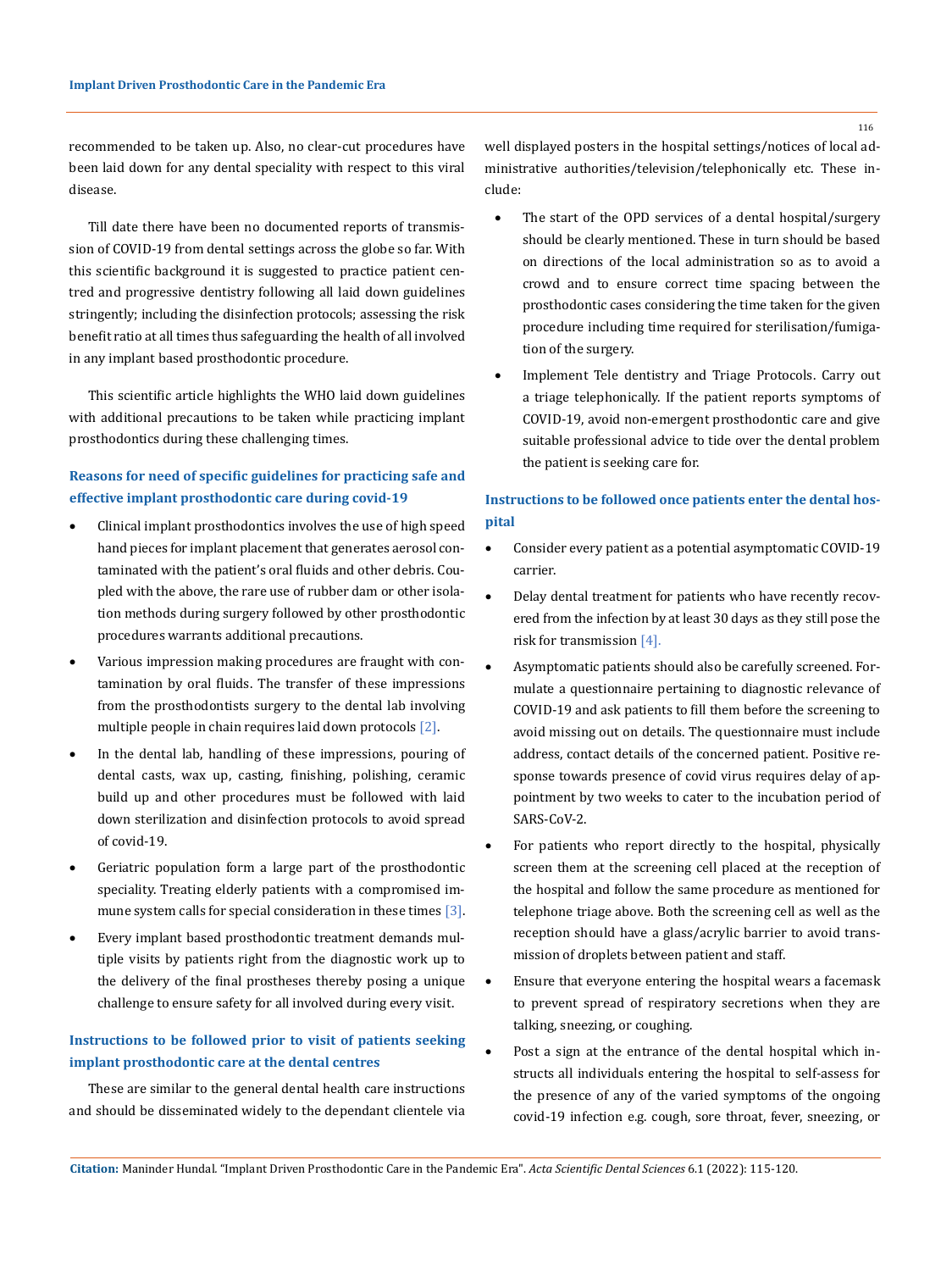shortness of breath, myalgia, gastro intestinal symptoms, any form of skin rash etc for more than 24 hours to first consult their physician and get a relevant test done to rule out the viral infection. The number of accompanying attendants should be curtailed to only those who are necessary.

- Encourage Physical Distancing. Wherever possible, a minimum of 6 feet of distance between people should be maintained to prevent transmission of SARS-CoV-2. This can be done by opting for video-call applications between the patient and dental health care staff and limiting entry of visitors and patients to the hospital by giving appointments.
- • Check for recent travel history of the patient to any region affected by the pandemic or if he/she cites history of having come in contact with a laboratory confirmed case of CO-VID-19. Reschedule appointments after the mandatory period of quarantine/test report.
- Keeping extra supplies for respiratory hygiene and cough etiquette that includes alcohol-based hand rub with at least 60% alcohol, tissues, and no-touch receptacles for disposal, at entrance, waiting rooms, washrooms etc will further assist in curtailing spread of the infection.
- Modify reception areas by having an enclosure with glass or clear acrylic as a barrier to limit close contact between the health care worker and potentially infectious patients.
- Remove objects that cannot be regularly cleaned and disinfected like toys, magazines etc from the waiting room.

## **Implement administrative controls and work practices while treating an Implant case to ensure safety for all**

These would include the following:

- Patients keeping good health with no co-morbidities can be taken up for implant procedure based on CBCT and virtual planning.
- Create a process to respond to SARS-CoV-2 exposures among the dental health care staff and the visiting patients based on guidance from local and state health departments, testing availability and how rapidly results are available. Consider implementing pre-admission or pre-procedure diagnostic testing with authorized nucleic acid or antigen detection assays for SARS-CoV-2 which will help in scheduling the implant procedure or the need for additional transmissionbased precautions while treating the patient.
- Drilling slowly with sharp drills aided with high volume suction is preferable during the surgery. The suction tip should be placed at the source of aerosol.
- Limit the use of ultrasonic devices and piezoelectric surgery to reduce aerosol formation. Prefer the usage of osteotomes.
- Immediate implants with immediate loading should be taken up whenever feasible to reduce the number of visits.
- Digital impression making with scan bodies is preferred as conventional dental impressions are a high-risk source of infection. Material specific disinfection and handling protocols for impression materials both in the surgery as well as the dental lab have been mentioned below in this paper.
- Only the essential clean or sterile supplies and instruments needed for the implant procedure should be kept outside. All other materials and instruments should be covered to avoid contamination by the aerosol generated during the surgical procedure. This is in accordance with the OSHA guidelines to reduce the risk of transmission which is high in the surgery during this procedure. The false negative rate of covid antigen test is around 30%.
- It is generally recommended to conduct this procedure either early morning or during the later part of the day keeping a gap of 2 hours before taking up the next patient.
- Avoid eight o'clock chair position to prevent coming in direct contact with the splatter. Rubber dams, low speed anti retraction hand piece and high volume suction are recommended to minimise the effect of aerosol produced.
- It is imperative to use a single patient treatment room/surgery with the door closed. To prevent cross infection immediate disinfection of the surgery is of paramount importance. Use fumigation or fogging for disinfection of the surgery. Formaldehyde used in fumigation is a known carcinogen, hence in many nations fumigation is becoming obsolete now. Circulation of clean and natural air in the surgery post the disinfection procedure is important.
- For surface disinfection, sodium hypochlorite solution in various concentrations (0.1%-1%), ethanol (70%-90%) and vaporized hydrogen are commonly recommended. Ultra violet wavelength; 280-300nm has also been employed.
- Placing the patient's head near the return air vents is another preventive measure. As suggested by the MoHFW, avoid switching on ceiling fans during such procedures. Frequent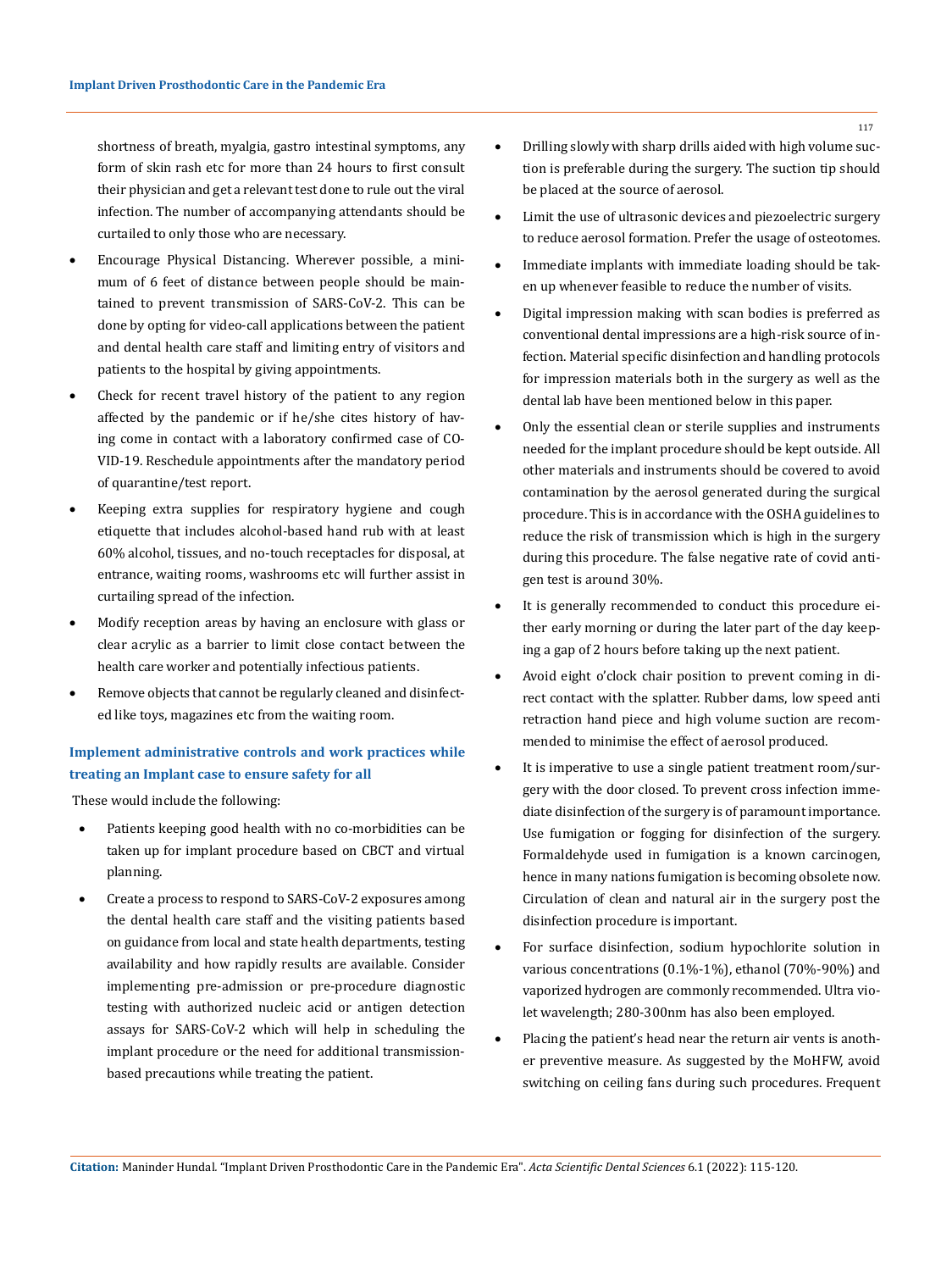servicing of air conditioners and blocking the return air vents in case of centrally airconditioned operatories too will be helpful.

- Prefer the use of the orthopantomogram (OPG) and cone beam computed tomography (CBCT) over the intra oral radiograph so as to prevent salivary contamination. Further it is better to use the in-house facilities for taking digital radiographs rather than sending patients outside.
- Limit the number of assistants to only those essential for the procedure giving preference to four-handed dentistry. The chair side assistants, support staff and lab technicians should be periodically rotated.
- Ask patients to rinse mouth with an antimicrobial product such as 1.5%-35 hydrogen peroxide, chlorhexidine gluconate, essential oils, 0.2% povidone-iodine or cetylpyridinium chloride before starting any procedure so as to reduce the level of oral microorganisms in the spatter generated during the clinical procedure [5].
- Select appropriate PPE in accordance with OSHA's PPE standards. During dental implant procedures, use of a N95 respirator or a respirator that offers an equivalent or higher level of protection such as the powered air-purifying respirators (PAPRs) or elastomeric respirators is recommended. Reuse of N95 and respirators with valve should be avoided.
- Equipment Considerations: These include:
- **Dental unit waterlines (DUWL):** The water circulating in the dental chair attachments should meet the standards for safety as laid down by the environmental Protection Agency (<500 CFU/mL) as well as be in consonance with the manufacturer's instructions. To minimise backflow of contaminated fluids from the oral cavity, anti-retraction valves should be fitted in the waterlines. Standard maintenance and monitoring of the waterlines is required by flushing for at least two minutes at the start and end of each day, and for 30 seconds between patients.
- Maintenance of autoclaves and other equipment's in the surgery or lab is to be performed as per manufacturer's instructions for use (IFU). Biological indicator with a matching control should be used for checking efficacy of sterilization. Optimize the Use of Engineering Controls in the dental hospital.

118

- clean-to-less-clean flow direction since this reduces the distribution of contaminants. It is important to consult an HVAC (heating, ventilation, air conditioning) professional to assess the clinical air flow patterns for the hospital and accordingly determine air changes required per hour. An increase in the percentage of outdoor air supplied through the HVAC system and running bathroom exhaust fans continuously during busy hours will be helpful in curtailing the spread. A portable high-efficiency particulate air (HEPA) air filtration unit may be used as an adjunct during an aerosol generating procedure. Select a unit with a high clean air delivery rate. If the air conditioning is on a shared system, it must be switched off to reduce aerosol distribution to other areas. Whenever possible, open windows after the surgical procedure to help in aerosol dispersion. Position the HEPA unit near the patient's chair and make sure that the assisting staff is not positioned between the unit and the patient's mouth. Ultraviolet germicidal irradiation (UVGI) may also be employed for further disinfection [6].
- Environmental infection control measures should be adopted according to the Guidelines for Infection Control in Dental Health-Care Settings 2003. Manage laundry and biomedical waste in accordance with the latest policies and procedures given in year 2016 and amended in year 2018. It is important to monitor health of staff involved in disinfection and waste disposal.

#### **Disinfection protocols for implant prosthodontic procedures**

 Several studies have shown that the dental impressions arriving in a dental laboratory are contaminated. Hence precise pouring of impressions is a must in order to prevent repetition. Professionals involved in handling them are extremely susceptible of cross contamination. SARS-CoV-2 virus has been reported to remain infectious in the surfaces from 2 hr up to 9 days at room temperature. The longest viability of this virus has been on stainless steel and plastic, with an estimated median half-life of approximately 5.6 hr on stainless steel and 6.8 hr on plastic [7]. Thus, adequate cleaning and disinfection of stock impression trays made of the above materials is a must to prevent contamination.

### **Methods of disinfecting impressions:**

Liquid chemical disinfection either via spray or immersion is the most widely accepted method for eliminating potential patho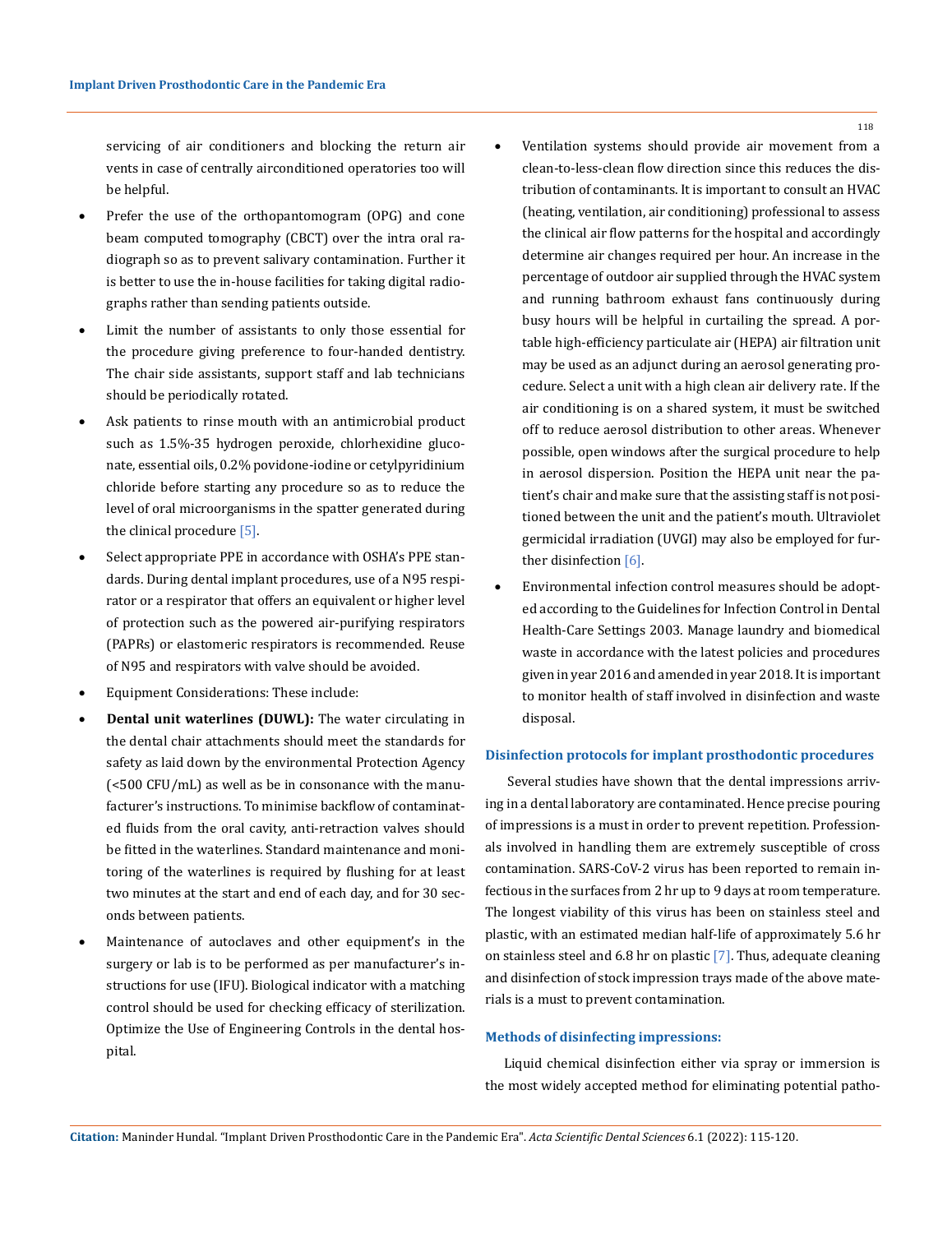gen microorganisms that are present on the dental impression surface. Care is taken that the chemical chosen does not affect either the dimensional accuracy or surface texture of the impressions and resulting gypsum cast. After spraying or immersing, the impression is kept in a sealed bag to create a charged atmosphere for the required contact time, then thoroughly rinsed with water followed by pouring of the cast.

- For impressions made with alginate material, ten-minute immersion time with 0.5 % Sodium Hypochlorite or iodophors or 2% Glutaraldehyde is recommended.
- For Elastomeric impressions, 2% Glutaraldehyde or Cidex is recommended with immersion time of 5 minutes.

## **Methods of disinfecting Trays and Cast Guidelines to be followed for this are**

- Prefer usage of disposable trays
- Metal trays should be autoclaved
- Plastic trays/Bite rim should be immersed in 2% Glutaraldehyde solution for 10 mins
- Dental casts and die can be immersed in 0.5% Sodium Hypochlorite for 10 mins

## **Proposed guidelines for disinfection of implant prosthesis is as follows**

It is of paramount importance that all implant supported dental prostheses should be thoroughly disinfected prior to handling both in the surgery as well as on acceptance in the dental lab and prior to insertion. The prostheses should be cleaned in an ultrasonic cleaner first followed by disinfecting with the undermentioned  $[8]$ :

- 1:10 dilution of sodium hypochlorite for 10-30 minutes
- 2% alkaline glutaraldehyde for 10 minutes
- 3% aqueous formaldehyde for 30 minutes.

The prosthesis should be rinsed and stored in diluted mouthwash before insertion.

## **Proposed guidelines for disinfection of the laboratory equipment/surfaces is as follows**

Dental Labs need to use disinfectants containing virucidal agents that are effective against the coronaviruses including CO-VID-19. These generally include Hydrogen peroxide; Sodium hypochlorite; Isopropyl alcohol-based solution among others.

- • Disinfect the laboratory surfaces using the disinfectant spray or surface wipes. Fumigation and fogging should also be done on a regular basis.
- Burs, polishing points, rag wheels, or laboratory knives can be heat-sterilized.
- Polishing attachments should be separate for all cases coming in the lab.
- Clean and disinfect the lathe machine daily.
- The use of pumice should be restricted to one case.
- Spray hospital-level disinfectant on articulators followed by rinsing.
- Non-sterilizable equipment's such as certain face bow components must be cleaned with soap

# **Employing digital prosthodontics while handling an implant patient**

With a fully digital approach, the infection risk can be curtailed to direct contact of the patient in the dental surgery where the contamination can be ruled out by the use of PPE, surface disinfection and sterilization of the scanner tips [9].

#### **Optical impression**

The conventional impressions can be replaced by digital one's obtained using an intraoral scanner, saving time and reducing costs while ruling out the disinfection protocol. The other benefits include:

- It improves precision, consistency and accuracy of the impression.
- Enables visualization of coronal preparation in entirety which facilitates designing of the prosthesis.
- Allows for instant display and feedback for corrective procedures if necessary.

# **Computer-aided design/computer-aided manufacturing (CAD/CAM) technology**

The benefits include reduced cost, decreased working time and lesser chances of error. Furthermore, in this the Standard Triangle Language Format (STL) file recorded by the intraoral scanner is received in real time by the dental technician, helping in designing the prosthesis which is then manufactured in closed automatic conditions using the CAD/CAM technology with limited human interven-

**Citation:** Maninder Hundal*.* "Implant Driven Prosthodontic Care in the Pandemic Era". *Acta Scientific Dental Sciences* 6.1 (2022): 115-120.

119